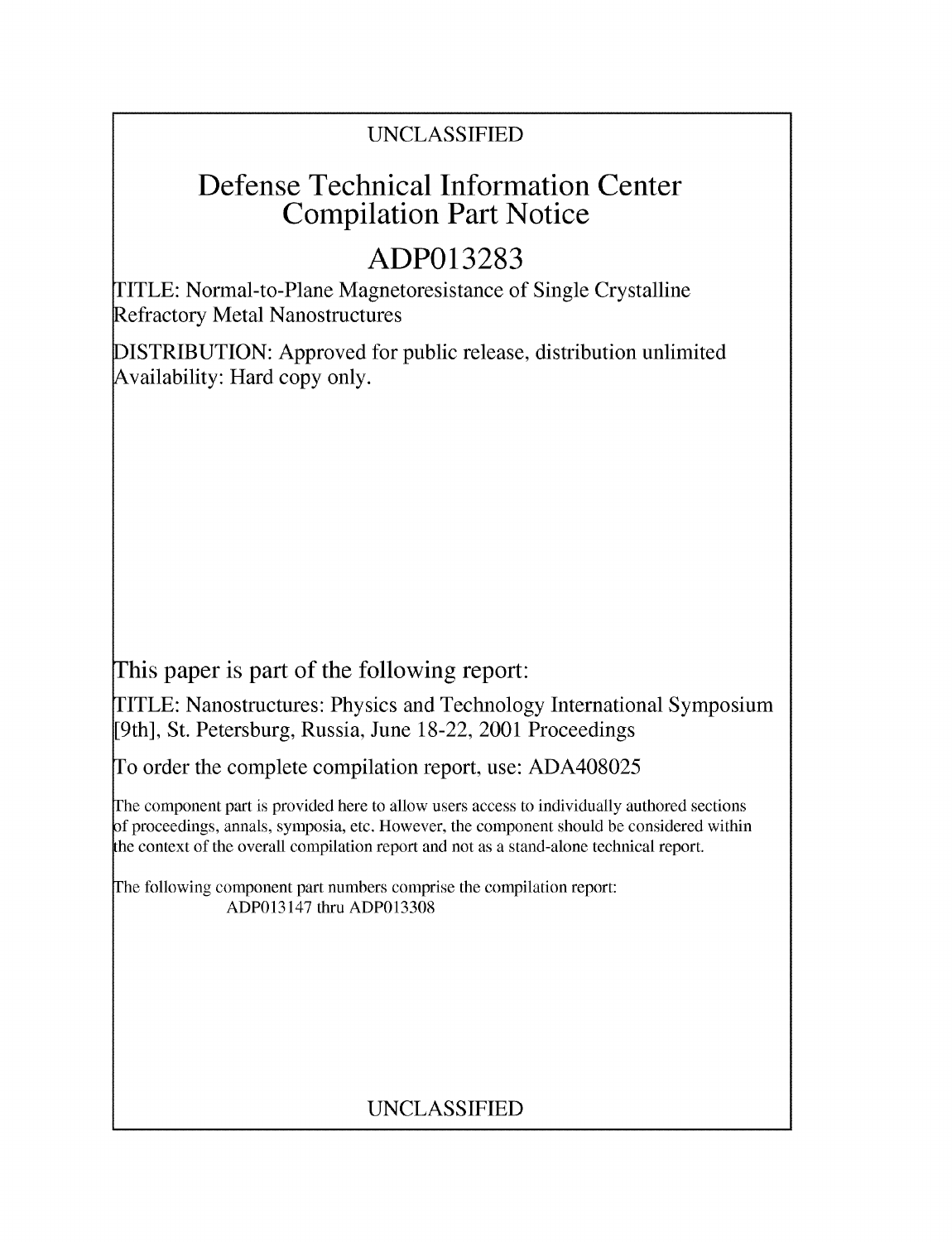### Normal-to-plane magnetoresistance of single crystalline refractory metal nanostructures

*G. M. Mikhailovi*, I. V. Malikovi, A. V. Chernykhi, L. A. Fomini, P. Joyezi, H. Pothier<sup>†</sup>, D. Esteve<sup>†</sup> and E. Olsson§ t IMT RAS, 142432 Chernogolovka, Russia **I** SPEC-CEA Saclay, France **§** Angstrom Laboratory, Uppsala University, Sweden

Abstract. We have performed normal-to-plane magnetotransport measurements in single crystalline (100) W and Mo nanostructures down to 1.5 K. Fabricated nanostructures possess large mean free path due to their bulk crystalline perfection and low surface roughness. Under these conditions electrons scatter only on the boundaries of nanostructures and may travel long distance without scattering. We found that in this regime the normal-to-plane magnetoresistance of planar metallic nanostructures exhibit specific for ballistic transport attributes such as transverse magnetic focusing, suppression of Hall resistance (quenching Hall effect) and negative bend resistance at moderate magnetic fields.

#### Introduction

Investigation of novel planar heteroepitaxial metallic structures (thin films and nanostructures) attract much attention as they demonstrate new properties. Because of high crystalline quality and low roughness of their interface conducting electrons may travel long distance without scattering in these structures. Both ballistic and waveguiding properties become apparent. Electron momentum dissipation is driven by electron scattering on the irregularities of the boundaries. In this regime the electron current is mainly formed by grazing electron flow. Normal-to-plane magnetic field modifies their trajectories and the edge states (skipping orbits) are formed. In the following, we present for the first time the results of magnetoresistance investigation of refractory metal single crystalline planar nanostructures under conditions, when electron mean free path is comparable or superior the structure dimensions.

#### 1. Experimental set-up and characterizations

Fabrication of the structures has been performed using pulse laser epitaxy of refractory metals, namely Mo  $(100)$  and W $(100)$ , on r-plane sapphire. Grown films possess high crystalline quality and low interface roughness. In Figure  $1(a)$  we present transmission electron microscope image of Mo (100) thin foil that demonstrate atomic layers of substrate and metallic film. As electron scattering is driven by boundaries irregularities, we have been investigated the film morphology using scanning atomic force microscope (P47-Solver-NT-MDT). Root mean square (r.m.s.) of roughness amplitude has been found from larger than one by one micrometer topography scan. It equals 0.216 and 0.14 nm for Mo film surface and substrate, respectively. To characterize scattering properties of the rough surface the power spectrum of surface fluctuation and mean scattering wave vector have been building up. They are shown in Fig. 1(b) and (c). As can be seen in the latter, both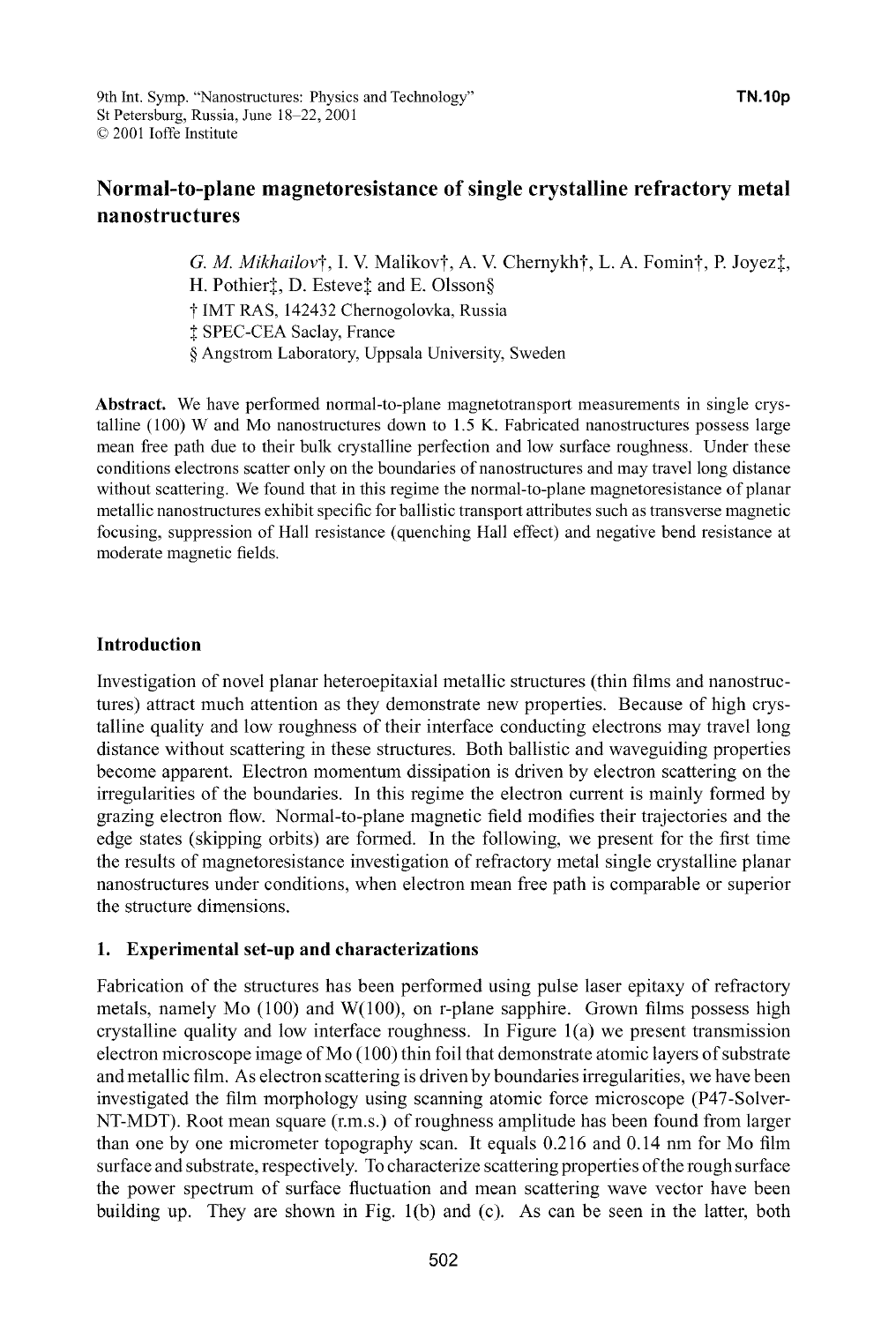

Fig. 1. Transmission electron microscope image of thin foil of  $Mo(100)$  films (a), power spectrum (b) and mean transfer wave vector (c) for surface fluctuation of  $Mo(100)$  surface (solid line) and substrate (dotted line).

small (<  $k_c/k_F$ ) and large ( $\gg k_c/k_F$ ) angle electron scattering contributes to electron momentum dissipation, where correlating wave vector is equaled to  $k_c \approx 0.085$  nm<sup>-1</sup> both for Mo film and substrate surfaces and  $k_F$  is Fermi wave vector. These well-characterized single crystalline films have been used for fabrication of single crystalline nanostructures with the help of subtractive electron lithography, **Al** nanomask developing and low energy ion milling. The resistance was measured by conventional ac techniques at 4.2 K, with an applied magnetic field up to 8 T directed perpendicular to the sample plane. The effective mean free path (EMFP) of electrons, estimated from the bridge-resistance ratio at  $T = 295$ and 4.2 K, is found to be dependent on the film thickness. At low temperature, it is approximately an order of magnitude larger the film thickness. The mean cyclotron radius is estimated as  $r_L = 3 \frac{(\text{T}\mu\text{m})}{\text{B(T)}}$ .

#### *1.]. Transverse mnagnetic focusing*

To perform focusing experiment we fabricated planar Mo (100) structure that depicted in Fig. 2 (left) together with electric set-up. Semi-plane of 200 nm thickness is connected to the potential (3, 4) and current leads (1 or 2) in one side. Counterpart current lead



Fig. **2.** The Mo (100) structure and electric set-up (left) and antisymmetric magnetoresistance for the lead 1 (dotted curve) or the lead 2 (solid curve) as an injecting electrode.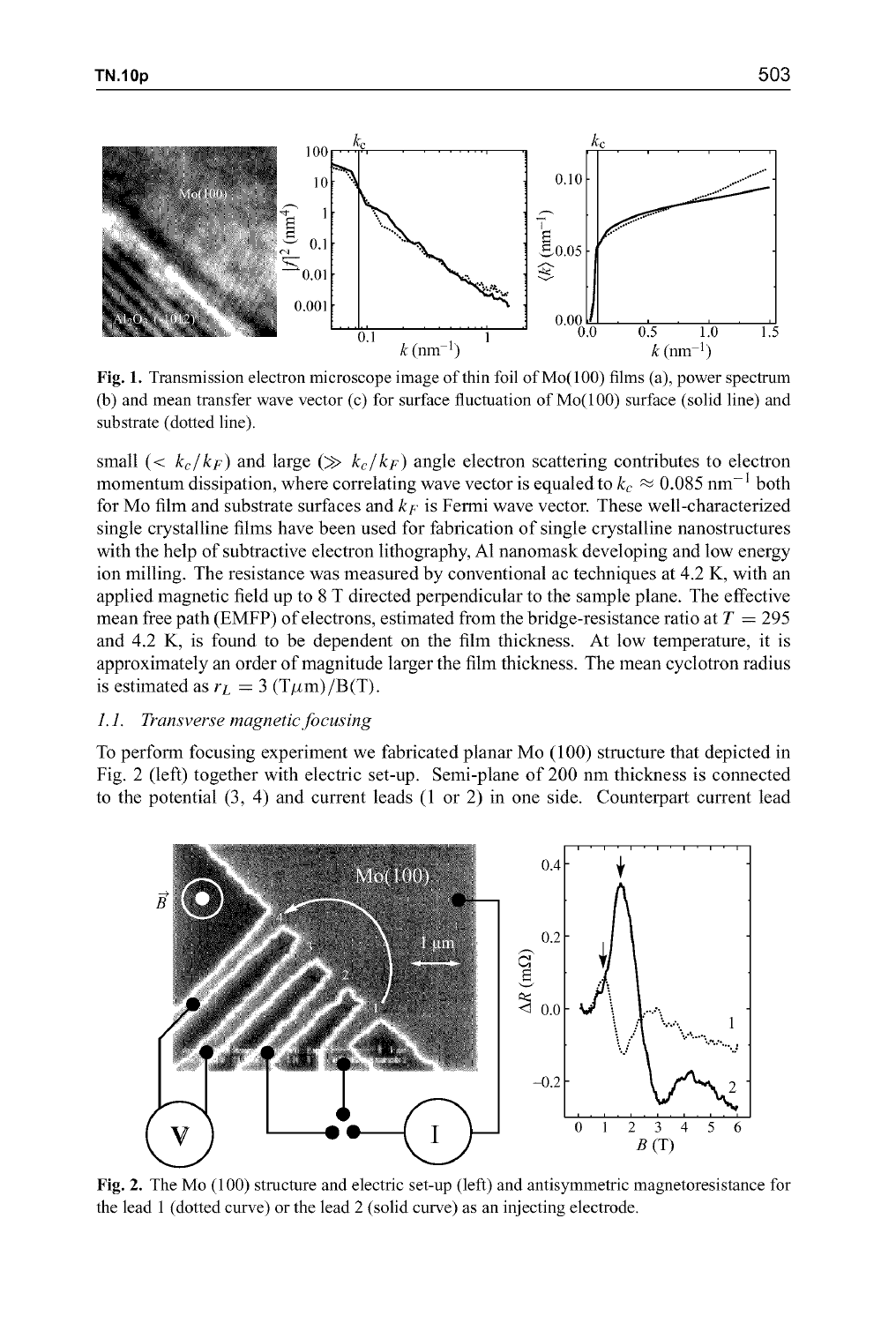(schematically shown) is attached to the opposite side of the semi-plane. The current lead (1 or 2) serves as an injecting electrode, while potential leads 4 or 3 as an accepting electrode. Considering further isotropic electron spectrum for simplicity, we show in Fig. 2 an electron trajectory bended by applied magnetic field that close the injecting electrode 1 and accepting electrode 4 (positive lead of potentiometer), the cyclotron radius being twice smaller than the inter-electrode distance. By increasing of magnetic field we scan electron focusing point toward the injecting electrode. At some its meaning the bended electron trajectory points the lead 3 (negative lead of potentiometer). As the result we found in antisymmetric magnetoresistance  $(\Delta R = R(B) - R(-B))$  positive and negative peaks, respectively (dotted curve in Fig. 2, right). For the lead 2 as an injecting electrode we found the same dependence but extended toward higher magnetic field in about two times (solid curve). Amplitude of the positive peaks, indicated by vertical arrows in the figure, increases as the inter-electrode distance decrease. Estimation by exponential dependence decay gives damping length 1.4  $\mu$ m. It is comparable the inter-electrode distance and slightly smaller than transport length (EMFP). The latter is explained by significant influence of large angle electron scattering as found from the data of Fig. 1 (c). Estimation of the cyclotron radios gives 1.4 ( $T\mu$ m)/B(T), which is two times smaller than mean radius and corresponds to the smallest horde of Electron Jack valley of molybdenum.

#### *1.2. Hall and bend resistances*

We investigated cross type W (100) nanostructures of 300 nm width and 90 nm thick. Schematic drawing is shown in Fig. 3 (left). The scale parameters for the resistance and the magnetic field are defined as  $R_0 = 90 \text{ m}\Omega$  and  $B_0 = 10 \text{ T}$ . Hall resistance has been measured using 1,3 connections as potential leads and 2, 4 — as current leads. It shows (Fig. 3) (right), curve (1)) quasi-linear dependence at  $B/B<sub>0</sub>$  larger than 0.2, indicated by vertical arrow  $B_b$ . Under lowering magnetic field it decreases faster (quenching) approximately as *B* in power 3 and near  $B_a/B_0 = 0.025$  twice crossing zero. These two characteristic points are related to the following cyclotron radii  $R_b = 5$  w and  $R_a = 40$  w, respectively. Corresponding electron trajectories (a and b) are shown in the schematic drawing. Electrons may scatter by the corner of the cross and pass to the negative potential (3), as shown for trajectory a. It may cause the change of the sign of the Hall resistance at low magnetic field (point Ba in the left drawing). Electron trajectory **b** possesses the skip smaller (under



**Fig.** 3. Schematic drawing (left) and Hall (1) and bend (2) magnetoresistances (right).